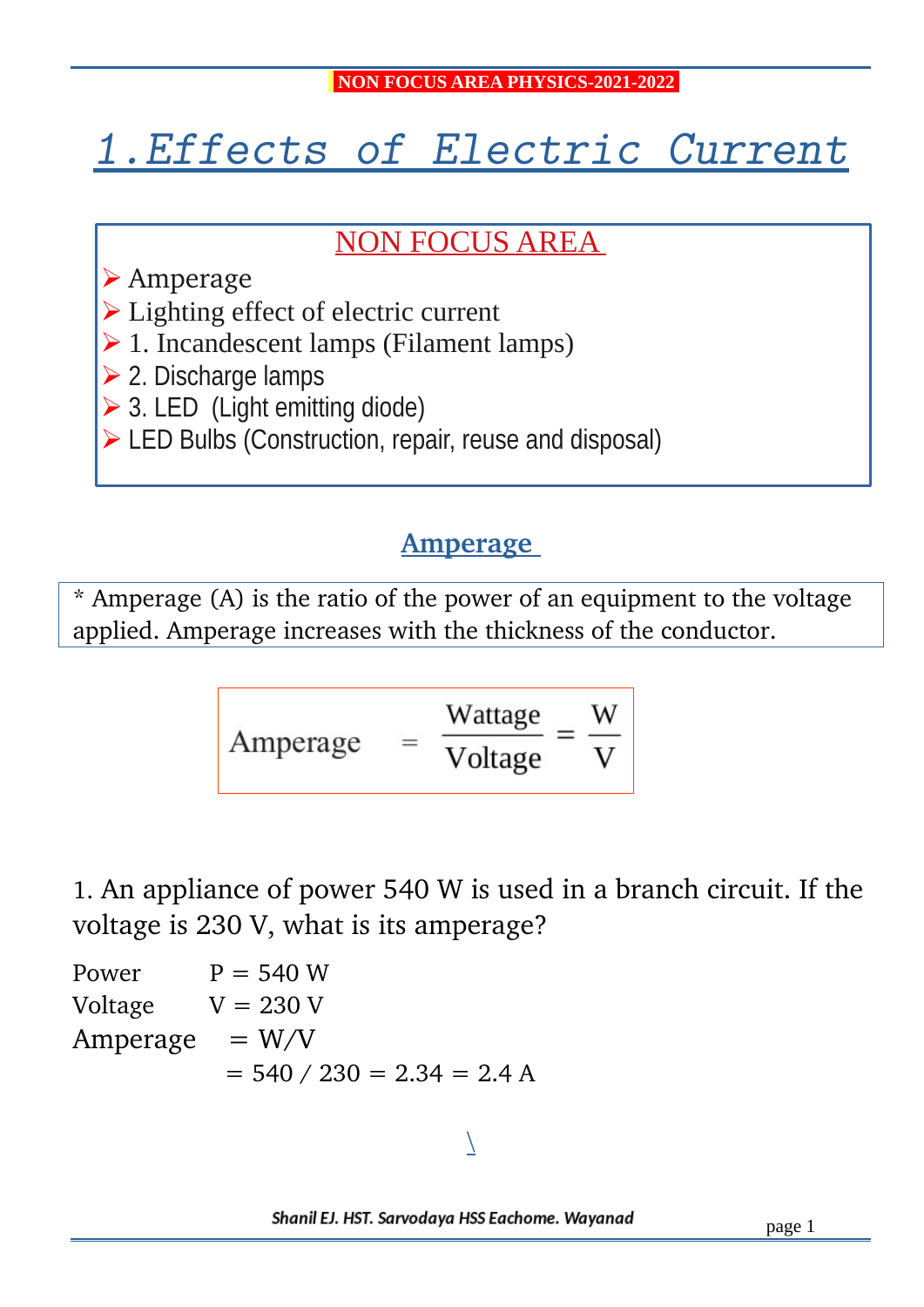# Lighting effect of electric current

1. Incandescent lamps (Filament lamps)



## The main parts of a filament lamp.

- \* Tungsten filament
- \* Glass cover
- \* Copper wire
- \* Gas filled at low pressure inside the bulb

The working of a filament lamp.

\* Electricity passes through the Tungsten filament



\* Gives out light

## 1.Which material is used to make filament?

\* Tungsten

2.What properties of tungsten make it suitable for being used as a filament?

- \* high resistivity
- \* high melting point
- \* high ductility
- \* ability to emit white light in the white hot condition

## 3.Why is the bulb filled with an inert gas/ nitrogen?

 \* Vaporisation can be reduced by filling some inert gas at low pressure inside the bulb.

Shanil EJ. HST. Sarvodaya HSS Eachome. Wayanad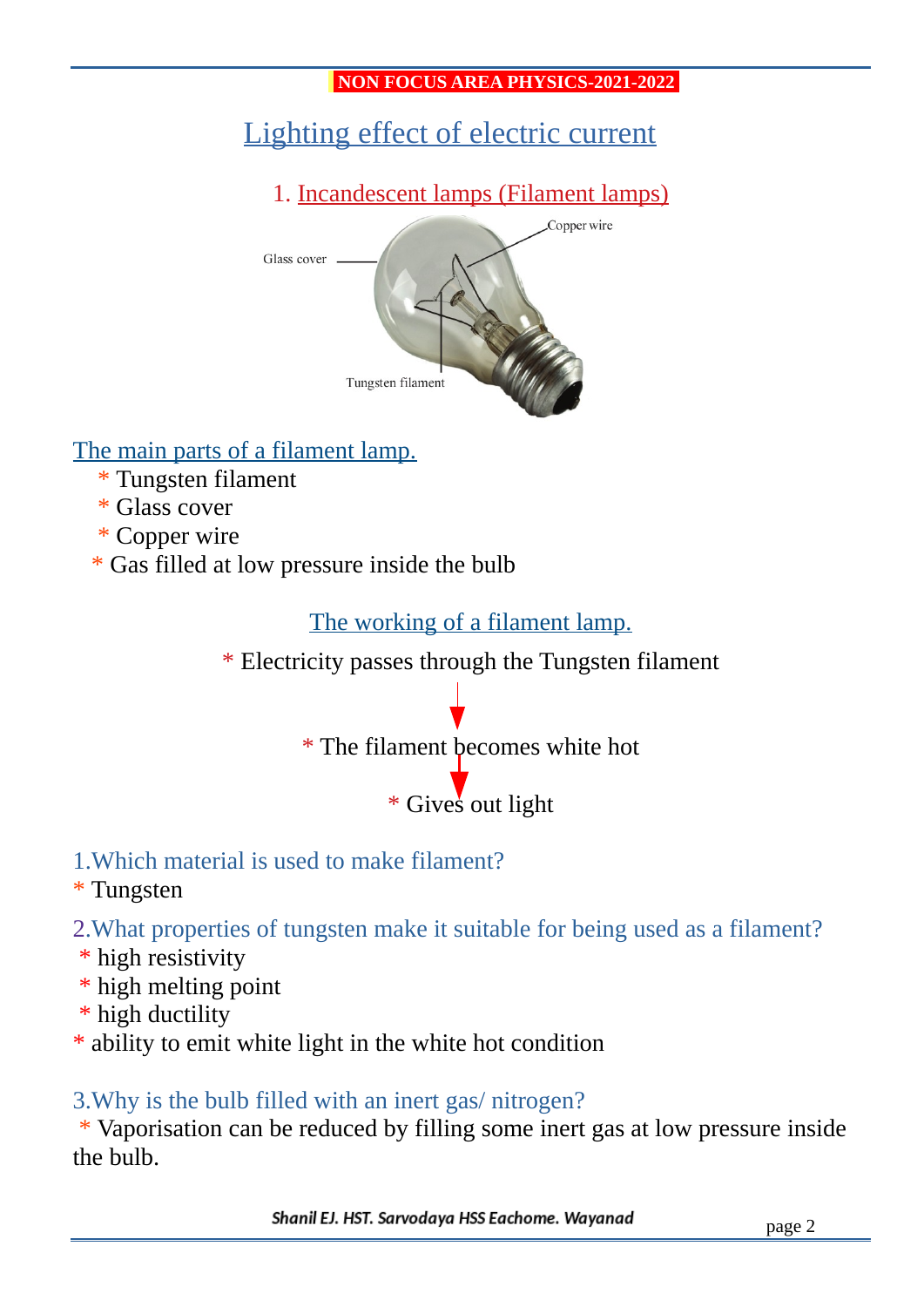- 4.Why is the bulb is evacuated?
- \* In order to avoid oxidation of tungsten.

5.Nichrome is not used as filament in incandescent lamps. Why?

\* It can remain only in red hot condition but it can't give light.

5.What is the disadvantage of the incandescent lamps?

\* A major part of the electrical energy supplied to an incandescent lamp is lost as heat. Hence the efficiency of these devices is less.

2. Discharge lamps

The main parts of a Discharge lamp.

 \*Glass tubes \*Two electrodes \*Gas molecules

The working of a Discharge lamp.



When a high potential difference is applied to the electrodes

The gas molecules get excited

Excited atoms come back to their original states for attaining stability

The energy stored in them will be radiated as light

- 1. What are the advantages of using discharge lamps instead of incandescent lamps?
	- \* Loss of electricity in the form of heat is less
	- \* More life span
	- \* More light is obtained
- \* Less consumption of electricity

Shanil EJ. HST. Sarvodaya HSS Eachome. Wayanad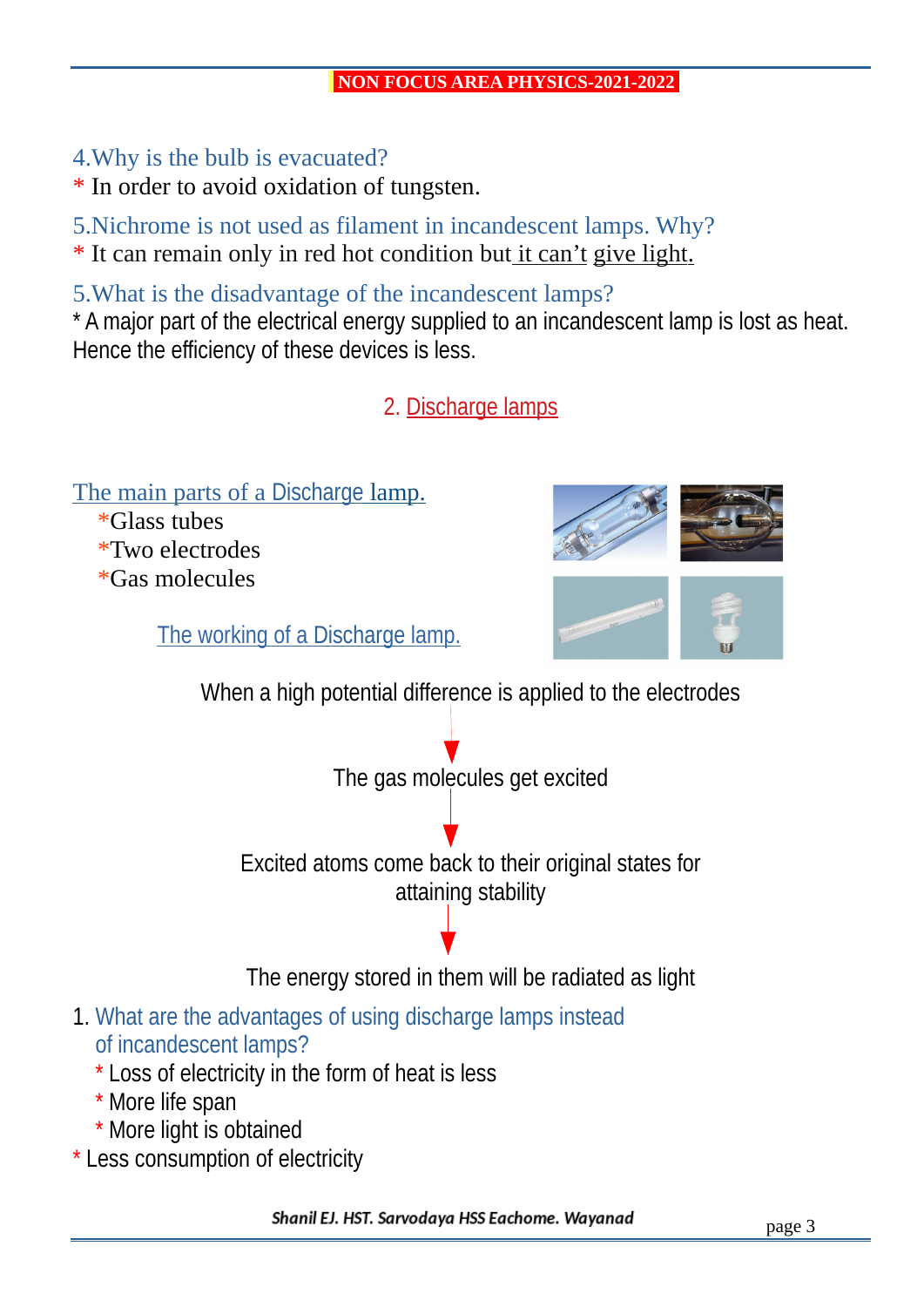2.What are the factors to be considered when you select a bulb?

- \* Efficiency
- \* Energy consumption
- \* Low energy loss
- \* Less environmental pollution

#### 3. LED (Light emitting diode)



1. Which are the lamps that are mostly used? Why?

LED lamps, because

- \* As there is no filament, there is no loss of energy in the form of heat.
- \* Since there is no mercury in it, it is not harmful to environment.
- \* Very low power consumption.
- \* More life span.
- \* Different coloured LEDs can be manufactured.